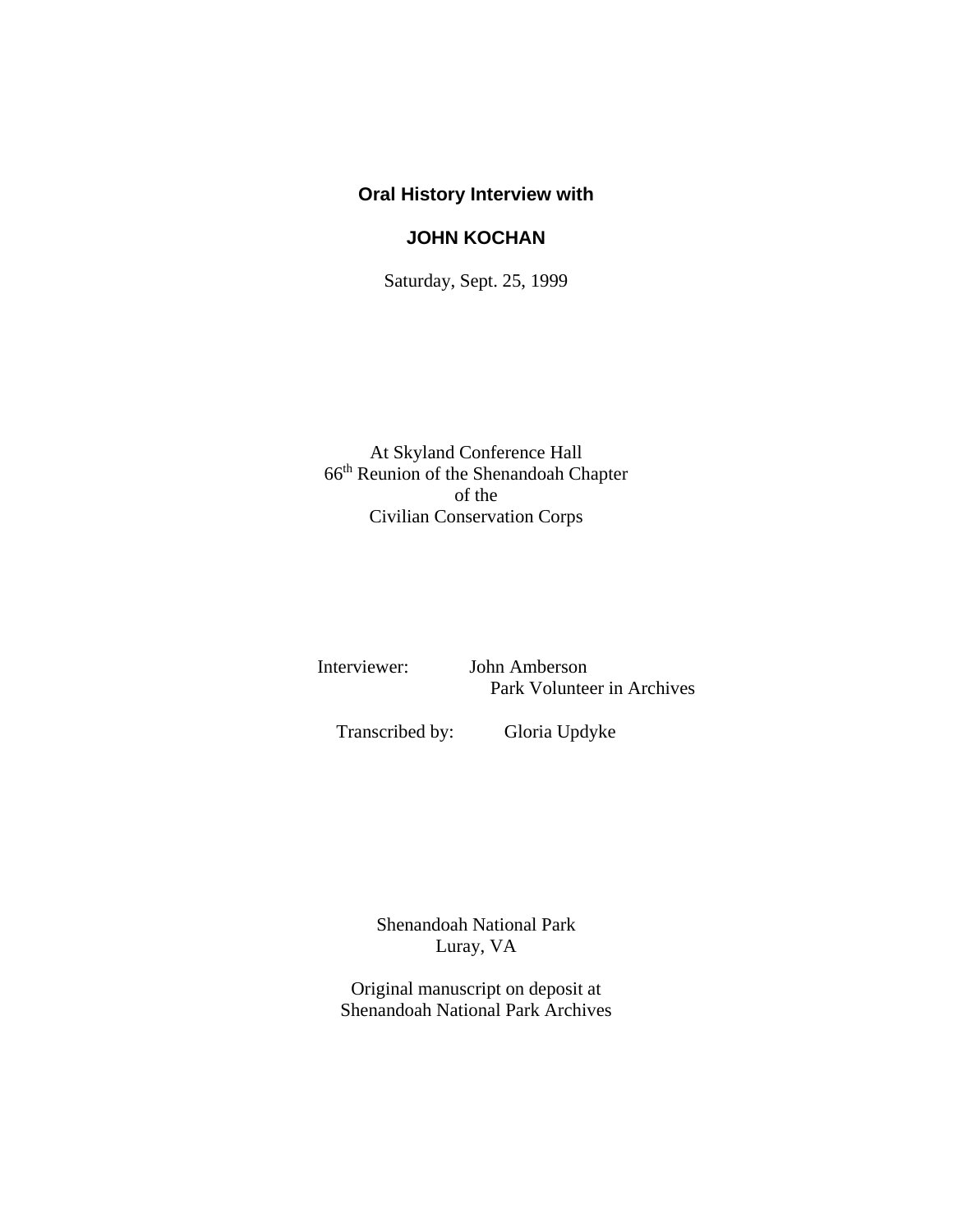# **INDEX**

### page

| Al-Can highway, Canada to Alaska       | $\overline{\mathbf{c}}$                    |  |
|----------------------------------------|--------------------------------------------|--|
| Being discharged through army          | 3                                          |  |
| CCC                                    |                                            |  |
| Conditioning                           |                                            |  |
| Enlisting                              | $\frac{2}{1}$                              |  |
| Gained from the experience             | 3                                          |  |
| Getting along with other nationalities | З                                          |  |
| Moving individually                    | 2                                          |  |
| Cedar Run, PA                          | $\overline{2}$                             |  |
| Camp S-90                              |                                            |  |
| Comparing camps                        | 2322231                                    |  |
| Goldsboro, PA                          |                                            |  |
| Idaho                                  |                                            |  |
| La Porte, PA                           |                                            |  |
| Camp S-95                              |                                            |  |
| New Cumberland, PA                     |                                            |  |
| <b>Pearl Harbor</b>                    |                                            |  |
| Pennsylvania                           | $\overline{1}$                             |  |
| <b>Priest Lake and River</b>           | 2,3                                        |  |
| World War II                           | 1                                          |  |
| Work                                   |                                            |  |
| Clearing deadwood                      | 2                                          |  |
| <b>Driving</b>                         |                                            |  |
| Fire trails                            | $\begin{array}{c} 2 \\ 2 \\ 2 \end{array}$ |  |
| Forestry                               |                                            |  |
| Logging for the lumber company         | $\overline{2}$                             |  |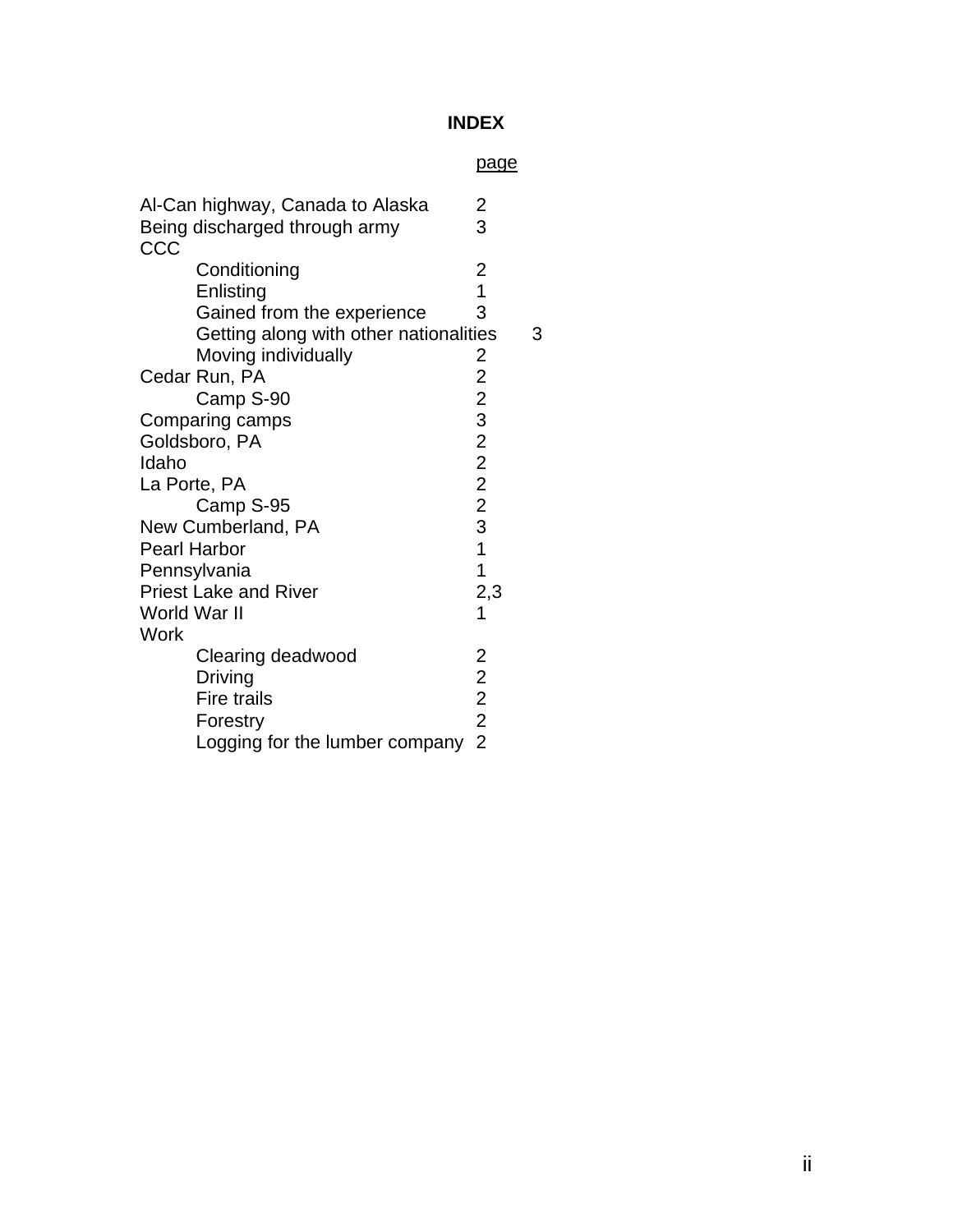#### **Transcription**

JA: Saturday, September 25, 1999. We're at Skyland Conference Hall at Shenandoah National Park, the 66<sup>th</sup> Annual Reunion of the Shenandoah Chapter of the Civilian Conservation Corps. My name is John Amberson, I'm a volunteer in Shenandoah National Park and I'm here today with John Kochan. How do you pronounce your name sir?

JK: K-O-C-H-A-N, Kochan.

JA: Kochan, Kochan, excuse me, John Kochan. Mr. Kochan, would you state your name and when you enlisted in the CCC?

JK: My name is John Kochan and I enlisted into the CCC camps, 1941. Uh, …

JA: When did you first hear about the CCC?

JK: When I first heard about it was word of mouth. It went uh, from the older people that first went into the CCC camps, in 1933, and it trickled down to me where I became the last one to get into the CC camps.

JA: Uh huh. And that again was in, what, the date of that, that you went in?

JK: The date, of that? Is uh, 10-27-1941.

JA: Right. And you were living at that time in Pennsylvania, is that correct?

JK: Yes, with my parents.

JA: And uh, these were, this was just before or actually during almost the beginning of the Second World War?

JK: It was the beginning of the second world war, yes because I was in the CC camps at the time when, when they announced Pearl Harbor was invaded.

JA: And what was one of the reasons why you joined the CCC at that time?

JK: Out of necessity, because uh, my parents didn't have the income uh, you know to support themselves and me and the rest of the family.

JA: And how old were you at the time?

JK: When I went in? Uh, I went in when I was 16 years old.

JA: When you left uh there, you went into the service, what was the next place that you went to? You went in for physical conditioning, is that correct.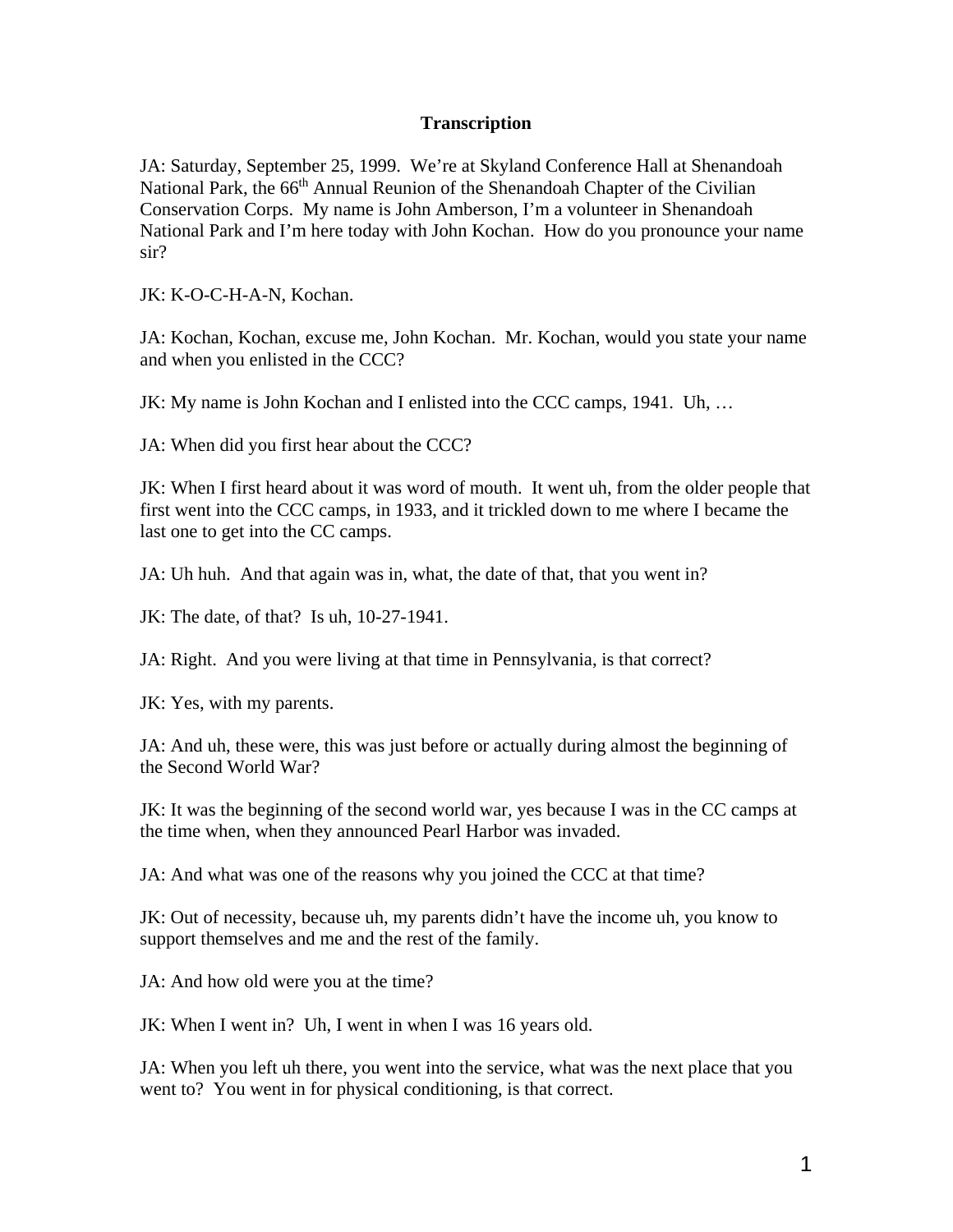JK: Well, yes, uh that was at the camp where we had you know uh, our exercises, and you know, training in different uh fields, of uh work. See conditioning means, not in the sense of physical as much, it's that's, it meant that, preparing oneself for the different job works that they had at the camp.

JA: Mm hmm. And what type of conditioning did you go through? What type of preparation did they give you?

JK: Well, forestry work. And uh also driver training, where we learned to drive different vehicles, and uh, that uh, there were numerous other types of training, but in where I started, you know, in like the forestry building, fire, fire trails and clearing deadwood from the forest and things like that.

JA: And then after you were at least a month there in this particular place, and then you went to 4 different places during your enlistment?

JK: Yes. 4 different places. I was in a place called Cedar Run, uh, uh, Pennsylvania. And the Camp number was S-90. And then I went to uh, uh, Camp s-95, La Porte, Pennsylvania. And after that uh, uh, I went to uh, which was forestry. After that I went to uh, Goldsboro, Pennsylvania, uh which was also, what we did there, was, uh, build firing ranges at uh, an army base, at that particular time. I can't remember it as of right now. And also uh, we were sent to uh, Idaho to prepare us to build the Al-Can highway, from United States going through Canada to Alaska, which never developed because World War II was declared for us.

JA: When you went from these, place to place, you whole unit was transferred at one time?

JK: No, individual, individual, wherever I went, I went as an individual. We didn't go in groups. Uh, uh, we went as trainees for whatever work that we, where I went into like was, clearing out in Idaho, clearing blister rust you know, from the trees, to preserve the trees so they wouldn't die. That was one of the projects.

JA: When you went out there, were you the only one chosen to go to that particular place? Or was there many from your camp?

JK: No, I was the only one no matter where I went, I was the only one.

JA: That sounds like a special status you were in, that you were chosen to do this, in these different places.

JK: Well because of the forestry work, and uh our camp leader was actually a civil service person. He was a forest ranger involved in uh, building uh, camp booms on the lake, Priest Lake, to collect logs that were going to the lumber company at that particular time. The trees that we felled were the trees that went to the lumber company.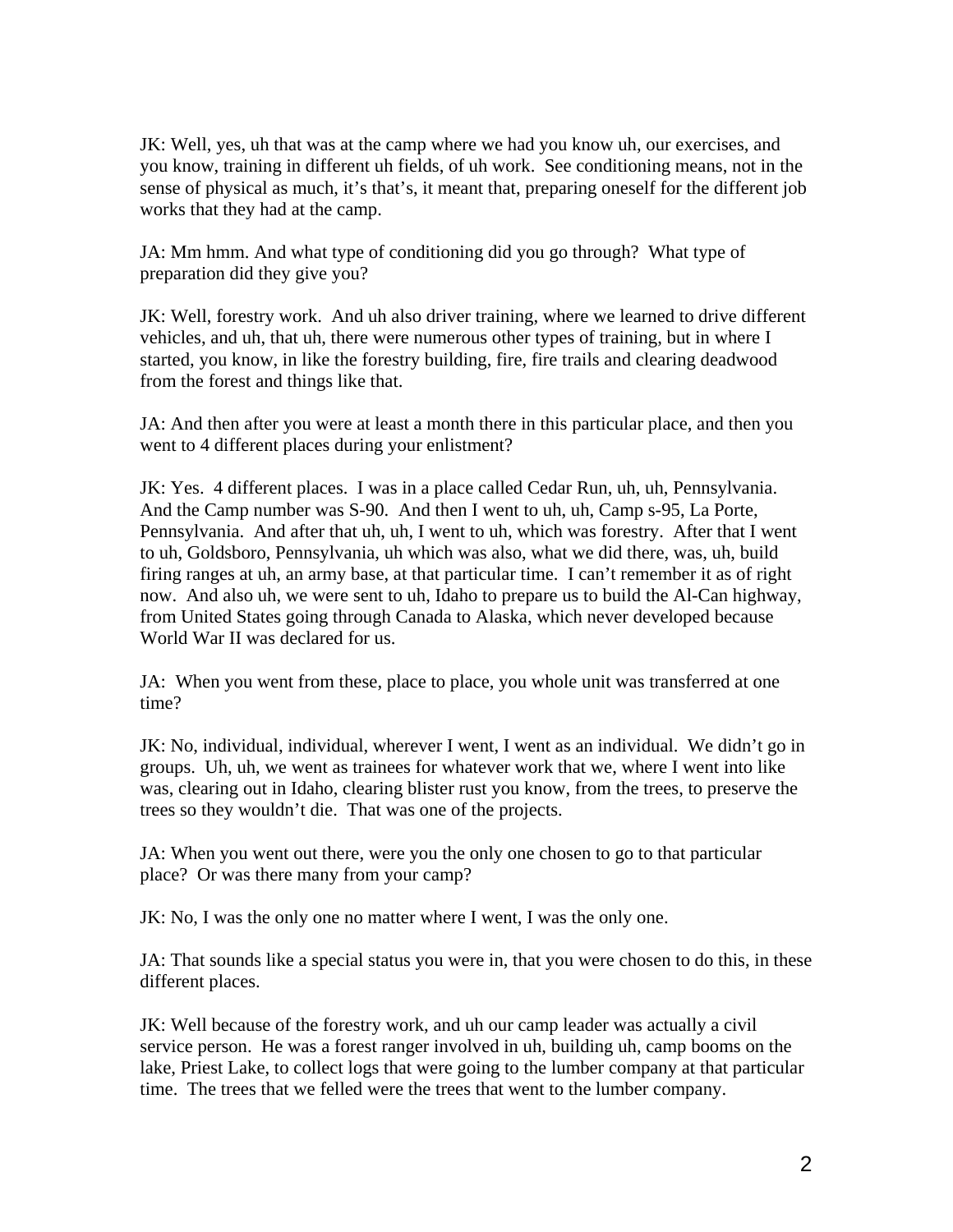JA: What is interesting I think, is the fact that you were doing something a little bit different than other CCC men, and they went to one camp as a unit. You went as an individual from place to place.

JK: Yes, because of my ethnic background uh, they felt you know that, and then of course interviewing me, of the type of person that I was. In uh, being sociable, would blend in wherever I went, I talked to anybody and everybody, and you know, because it was all a thing that we had to be, in order to stay together we had to get along together, you know, that kind of thing.

JA: Yes, and your experiences at these different camps at these 4 different places you were working, were they much the same? The camps, were they put together the same way, the uh, was the routine about the same at each of the camps, or was each one different?

JK: Well, they were different because of, like when I was out there in Idaho, they didn't even start the project of the Al-Can highway. Uh, we were in you know, clearing the forest and uh, sending the logs, you know to the lumber, lumber mills. And they, well the lumber, the logs were actually sent down the river or the lake, Priest Lake or Priest River, and uh, the, going to the logging camps. That was the purpose there, but our main purpose was to build the Al-Can highway, which never developed.

JA: When you uh, when you finished up your tour with the CCC, did you go in the military right then?

JK: Uh, when I was discharged, uh, I was actually discharged through the army uh, because the CCC's were abolished, so the army took total control of it when I was discharged. Because I was discharged through, at the uh, Cumberland uh, Cumberland, Pennsylvania, New Cumberland, Pennsylvania, which was an army depot at that time. I think it still is today, but uh.

JA: All and all with your experience in the CCC's did you find that, that it was a worthwhile time in your life?

JK: Definitely, because I learned to get along with people from all walks of life. Uh, and all nationalities. Because in the camps that I was in, there were Jewish people there, Irish, Italian, German. It, you know, they were all nationalities, and it was a wonderful experience for me. Today, I uh, I am the same way as I was then. Uh, I always got along with all the CCC'ers, even today.

JA: That's great.

JK: I uh, I'm quick to apologize. You know, for my rudeness, if it is rude, you know to uh, to carry on a conversation and boast about my CC experiences. If that's rude, then I'm guilty of it.